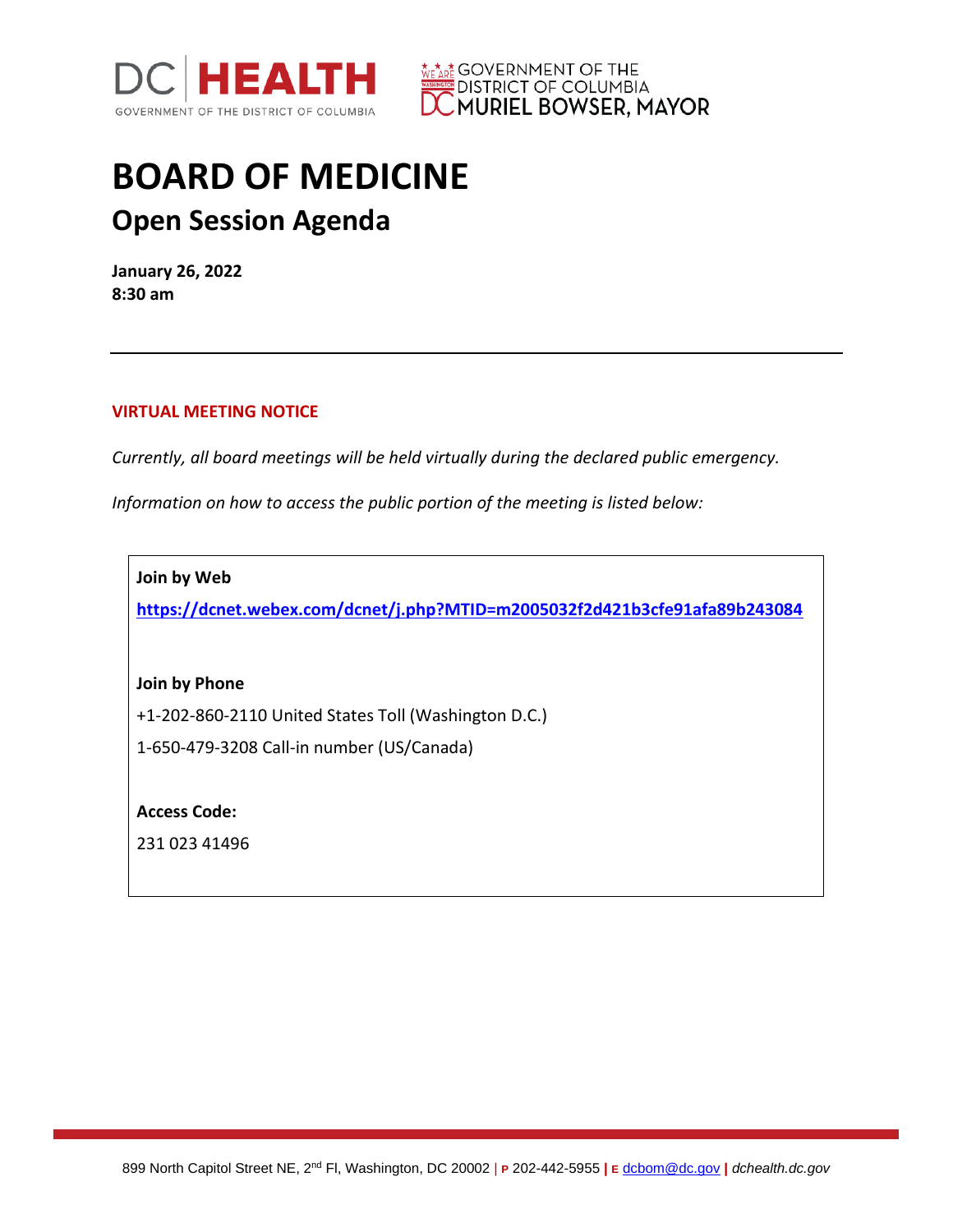## **BOARD MISSION STATEMENT:**

"To **protect** and enhance the health, safety, and well-being of District of Columbia residents by **promoting** evidence-based best practices in health regulation, high standards of quality care and implementing policies that **prevent** adverse events."

**The Open Session Agenda continues on the next page with the 'Board Meeting Participants'.**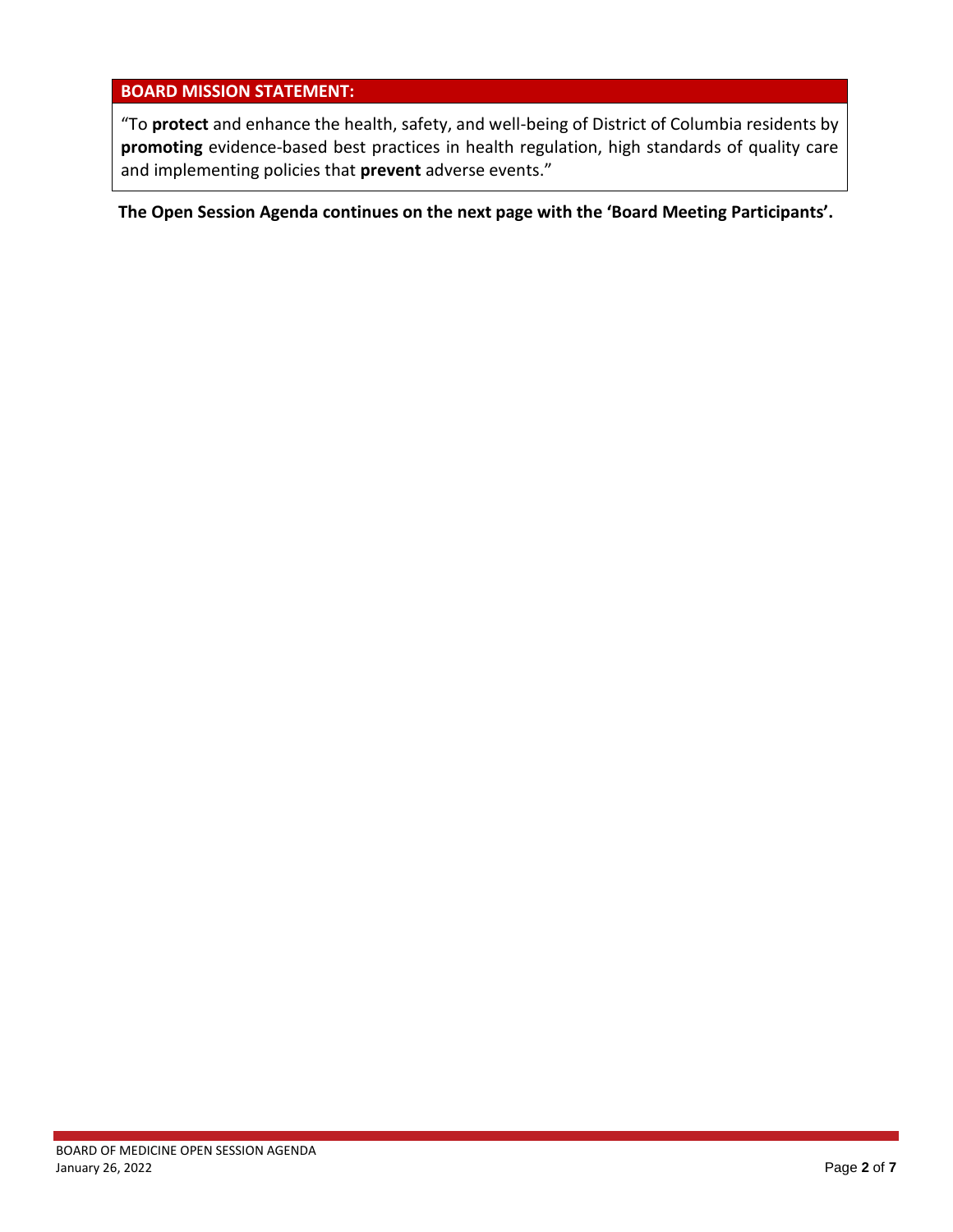## **BOARD MEETING PARTICIPANTS:**

| <b>BOARD MEMBERS:</b>                           |  |
|-------------------------------------------------|--|
| Andrea Anderson, MD (AA)                        |  |
| William Strudwick, MD (WS)                      |  |
| Thomas Dawson, Esq. (TD)                        |  |
| Jeffrey Smith, MD (JS)                          |  |
| Archie Rich (AR)                                |  |
| Vikisha Fripp, MD (VF)                          |  |
| Christopher Raczynski, MD (CR)                  |  |
| Joelle Simpson, MD (JS2)                        |  |
| Konrad Dawson, MD (KD)                          |  |
| Aeva Gaymon-Doomes, MD (AGD)                    |  |
| <b>VACANT (Physician Member)</b>                |  |
| <b>VACANT</b> (Physician Member)                |  |
| <b>VACANT</b> (DC Health Designee)              |  |
| <b>VACANT (Consumer Member)</b>                 |  |
| <b>VACANT (Consumer Member)</b>                 |  |
| <b>BOARD STAFF:</b>                             |  |
| Arian Gibson, MS - Interim Associate Director   |  |
| Aisha Nixon - Executive Director                |  |
| Lisa Robinson - Health Licensing Specialist     |  |
| Mary Harris - Health Licensing Specialist       |  |
| Angela Braxton - Health Licensing Specialist    |  |
| Charles Annor - Health Licensing Specialist     |  |
| Kimberly Quickley - Health Licensing Specialist |  |
| Gregory Scurlock - Compliance Officer           |  |
| Emilia Moran - Investigator                     |  |
| <b>LEGAL STAFF:</b>                             |  |
| Suzanne Fenzel, Esq. - Board Attorney Advisor   |  |
| Ajay Gohil, Esq. - Board Attorney Advisor       |  |

**1he Open Session Agenda continues on the next page with the 'Call to Order'.<sup>1</sup>** 

<sup>&</sup>lt;sup>1</sup> The order in which the following agenda items are listed does not necessarily reflect the order in which the items were discussed during the meeting.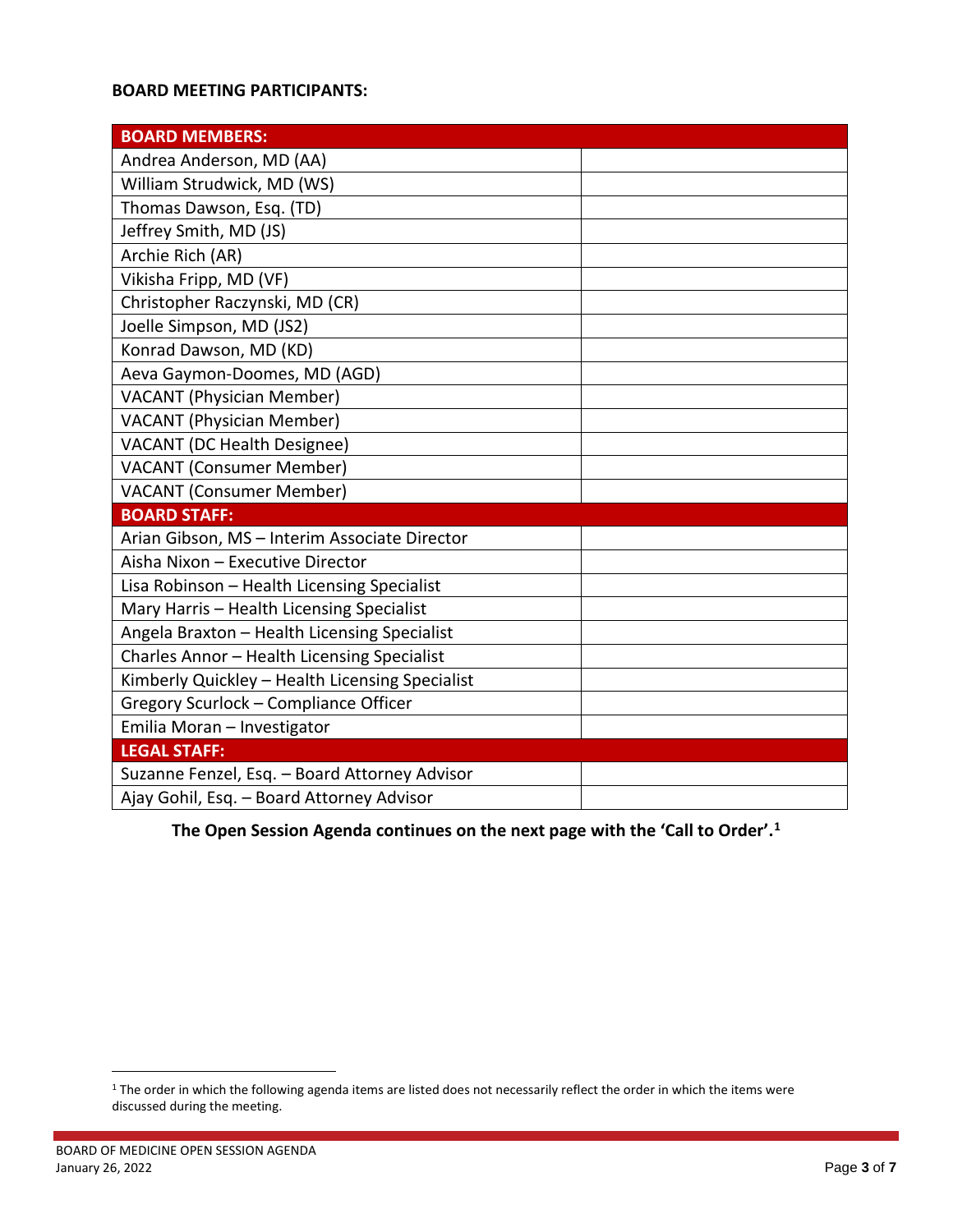| <b>CALL TO ORDER</b> |                       |  |
|----------------------|-----------------------|--|
| OS-22-01-01          | <b>INTRODUCTIONS</b>  |  |
|                      |                       |  |
| ALL                  | A. BOARD MEMBERS      |  |
|                      |                       |  |
|                      | <b>B. BOARD STAFF</b> |  |
|                      |                       |  |

| APPROVAL OF MINUTES, CONSENT AGENDA AND STAFF REPORTS |                                                                                                                                                                                                                                   |  |
|-------------------------------------------------------|-----------------------------------------------------------------------------------------------------------------------------------------------------------------------------------------------------------------------------------|--|
| OS-22-01-02                                           | <b>BOARD/DEPARTMENT REPORT</b>                                                                                                                                                                                                    |  |
| <b>ALL</b>                                            | A. BOARD CHAIR'S REPORT<br><b>B. INTERIM ASSOCIATE DIRECTOR'S REPORT.</b>                                                                                                                                                         |  |
|                                                       | <b>C. EXECUTIVE DIRECTOR'S REPORT</b>                                                                                                                                                                                             |  |
|                                                       | i.<br><b>COVID-19 Update</b><br>The Executive Director will provide an update on the<br>District's response to COVID-19.                                                                                                          |  |
|                                                       | <b>Board Vacancies/MOTA Update</b><br>ii.<br>The Executive Director will provide an update on<br>current Board vacancies.                                                                                                         |  |
|                                                       | <b>Licensure Census</b><br>iii.<br>The Executive Director will provide an update on the<br>current licensure census in the District.                                                                                              |  |
|                                                       | <b>D. BOARD ATTORNEY'S REPORT</b>                                                                                                                                                                                                 |  |
| OS-22-01-03                                           | <b>OPEN SESSION MINUTES</b>                                                                                                                                                                                                       |  |
| <b>ALL</b>                                            | <b>Board Action:</b><br>Consideration of the Open Session minutes from the December 15,<br>2021 meeting.                                                                                                                          |  |
|                                                       | <b>Background:</b><br>The Open Session Minutes are a record of the Board's past meeting(s),<br>describing the events, list of attendees, a statement of the issues<br>considered and related responses or decisions of the Board. |  |
| OS-22-01-04                                           | <b>OPEN CONSENT AGENDA</b>                                                                                                                                                                                                        |  |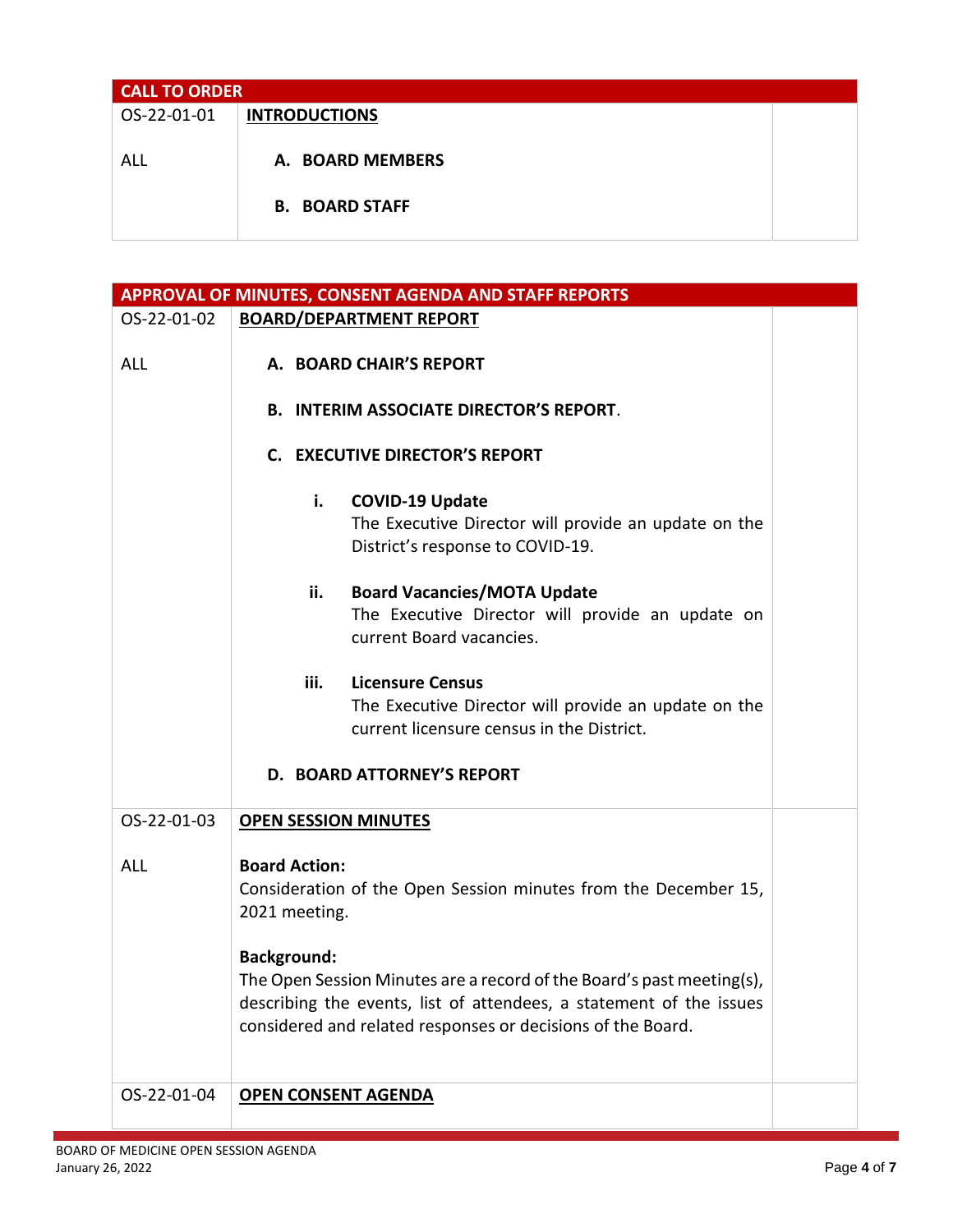| <b>ALL</b> | <b>Board Action:</b><br>Consideration of the current open Consent Agenda items for purposes<br>of review and/or ratification of Board actions taken since the last<br>Board meeting. |  |
|------------|--------------------------------------------------------------------------------------------------------------------------------------------------------------------------------------|--|
|            | <b>Background:</b><br>The Open Consent Agenda is a record of the decisions and/or actions<br>taken by the Board or its staff since the last meeting of the Board.                    |  |

**The Open Session Agenda continues on the next page with 'Motion to Close'.**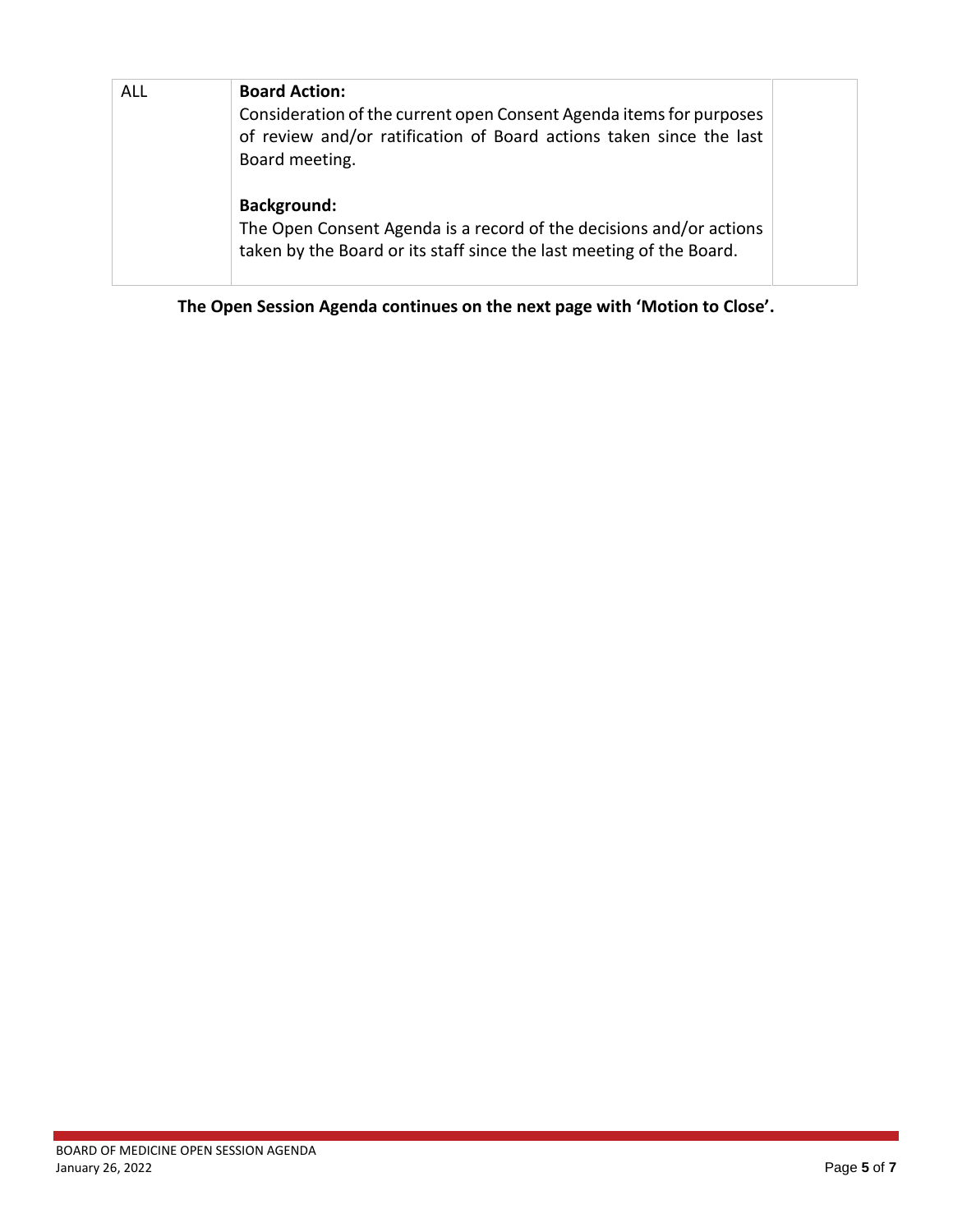| <b>MOTION TO CLOSE</b> |                                                                                                                                                                                                                                                                            |  |
|------------------------|----------------------------------------------------------------------------------------------------------------------------------------------------------------------------------------------------------------------------------------------------------------------------|--|
| OS-22-01-05            | <b>MOTION TO CLOSE</b>                                                                                                                                                                                                                                                     |  |
| <b>ALL</b>             | <b>Board Action:</b><br>To go into closed session to discuss confidential matters as permitted<br>in DC Official Code $\S$ 2-575(b).                                                                                                                                       |  |
|                        | <b>Background:</b><br>Pursuant to DC Official Code § 2-575(b), the Board will move into the<br>Closed Executive Session portion of the meeting to discuss the<br>following:                                                                                                |  |
|                        | 1. To consult with an attorney to obtain legal advice and to<br>preserve the attorney-client privilege between an attorney<br>and a public body, or to approve settlement agreements<br>pursuant to § 2-575(b)(4)(a);                                                      |  |
|                        | 2. Preparation, administration, or grading of scholastic, licensing,<br>or qualifying examinations pursuant to section $\S$ 2-575(b)(6);                                                                                                                                   |  |
|                        | 3. To discuss disciplinary matters pursuant to section $\S$ 2-<br>$575(b)(9)$ ;                                                                                                                                                                                            |  |
|                        | 4. To plan, discuss, or hear reports concerning ongoing or<br>planned investigation of alleged criminal or civil misconduct or<br>violations of law or regulations, if disclosure to the public<br>would harm the investigation pursuant to section $\S$ 2-575(b)<br>(14). |  |

**The Open Session Agenda continues on the next page with 'Motion to Adjourn'.**